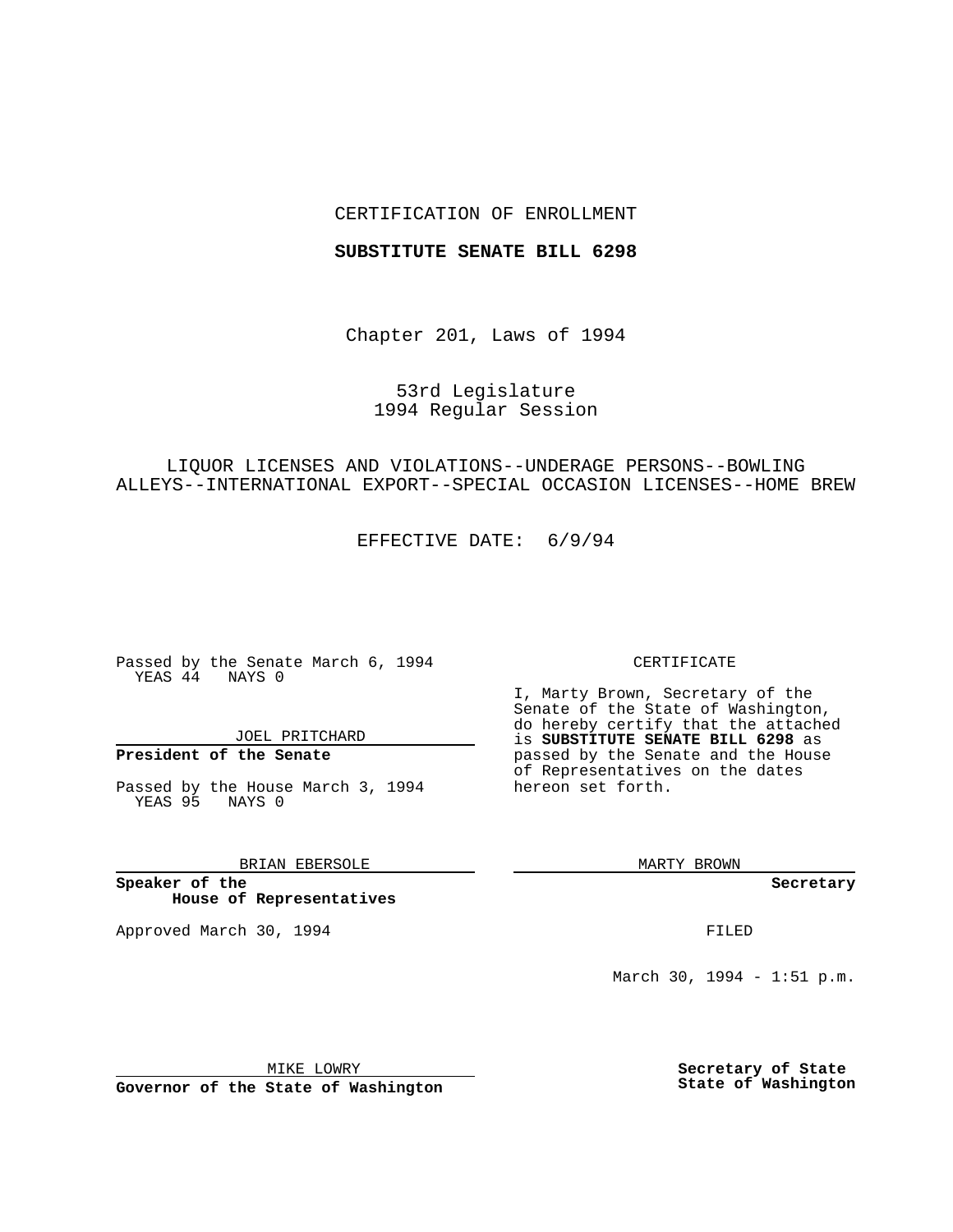## **SUBSTITUTE SENATE BILL 6298** \_\_\_\_\_\_\_\_\_\_\_\_\_\_\_\_\_\_\_\_\_\_\_\_\_\_\_\_\_\_\_\_\_\_\_\_\_\_\_\_\_\_\_\_\_\_\_

\_\_\_\_\_\_\_\_\_\_\_\_\_\_\_\_\_\_\_\_\_\_\_\_\_\_\_\_\_\_\_\_\_\_\_\_\_\_\_\_\_\_\_\_\_\_\_

## AS AMENDED BY THE HOUSE

Passed Legislature - 1994 Regular Session

#### **State of Washington 53rd Legislature 1994 Regular Session**

**By** Senate Committee on Labor & Commerce (originally sponsored by Senators Moore, Prentice and Newhouse; by request of Liquor Control Board)

Read first time 02/03/94.

 AN ACT Relating to the improvement of the licensing and enforcement sections of the Washington State Liquor Act; amending RCW 66.20.200, 66.24.455, 66.24.490, 66.28.070, 66.28.140, 66.44.300, and 66.44.310; and adding a new section to chapter 66.24 RCW.

5 BE IT ENACTED BY THE LEGISLATURE OF THE STATE OF WASHINGTON:

6 **Sec. 1.** RCW 66.20.200 and 1987 c 101 s 4 are each amended to read 7 as follows:

 It shall be unlawful for the owner of a card of identification to transfer the card to any other person for the purpose of aiding such person to procure alcoholic beverages from any licensee or store employee. Any person who shall permit his or her card of identification to be used by another or transfer such card to another for the purpose of aiding such transferee to obtain alcoholic beverages 14 from a licensee or store employee or gain admission to a premises or portion of a premises classified by the board as off-limits to persons 16 under twenty-one years of age, shall be guilty of a misdemeanor punishable as provided by RCW 9A.20.021, except that a minimum fine of two hundred fifty dollars shall be imposed and any sentence requiring community service shall require not fewer than twenty-five hours of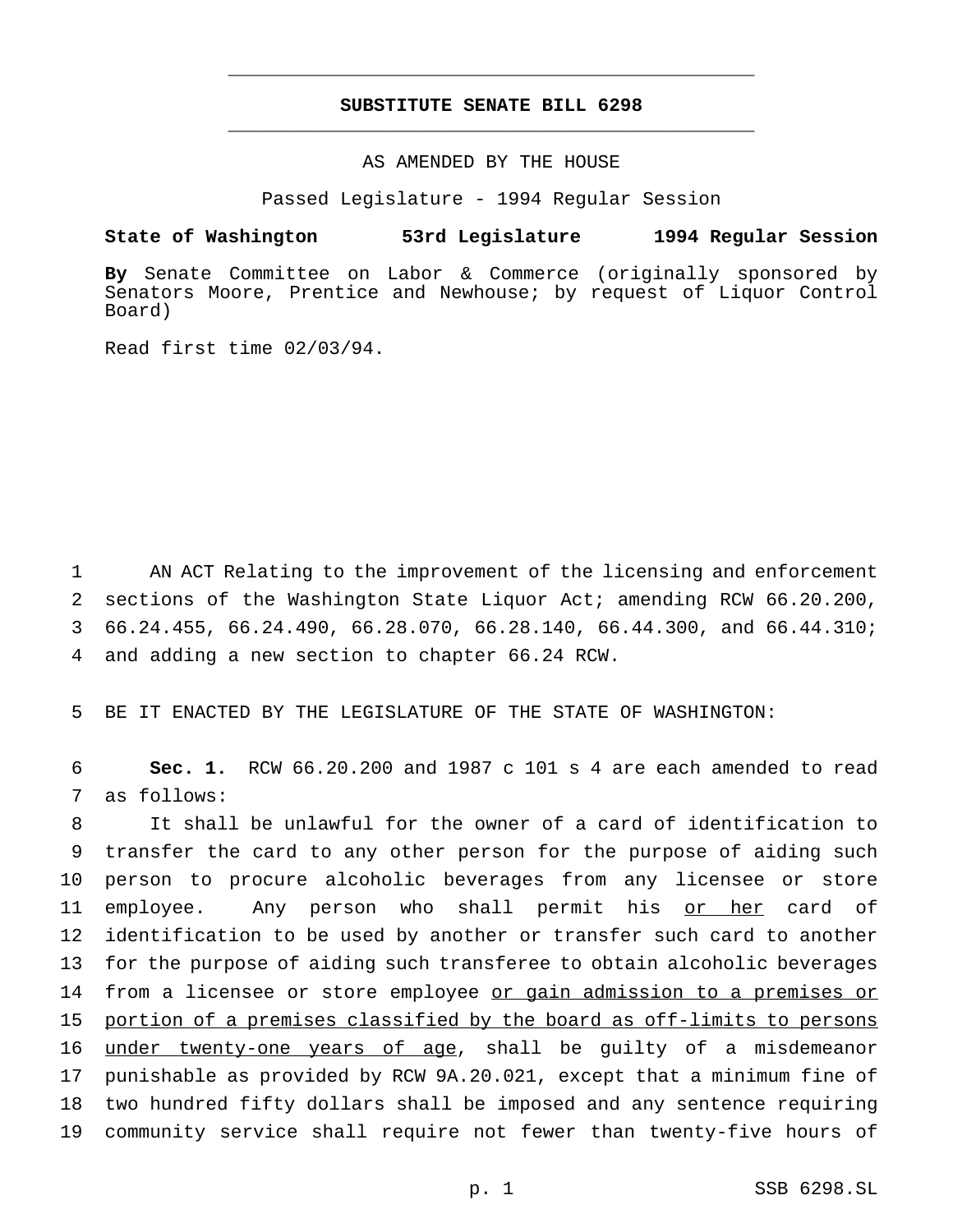such service. Any person not entitled thereto who unlawfully procures 2 or has issued or transferred to him or her a card of identification, and any person who possesses a card of identification not issued to him 4 or her, and any person who makes any false statement on any certification card required by RCW 66.20.190, as now or hereafter 6 amended, to be signed by him or her, shall be guilty of a misdemeanor punishable as provided by RCW 9A.20.021, except that a minimum fine of two hundred fifty dollars shall be imposed and any sentence requiring community service shall require not fewer than twenty-five hours of such service.

 **Sec. 2.** RCW 66.24.455 and 1974 ex.s. c 65 s 1 are each amended to read as follows:

13 Subject to approval by the board, holders of class A, B, C, D, or H licenses may extend their premises for the sale, service and consumption of liquor authorized under their respective licenses to the concourse or lane areas in a bowling establishment where the concourse or lane areas are adjacent to the food preparation service facility.

 **Sec. 3.** RCW 66.24.490 and 1987 c 386 s 6 are each amended to read as follows:

 (1) There shall be a retailer's license to be designated as a class 21 I caterer's license; this shall be a special occasion license to be 22 issued to the holder of a class A, C, D, or public H license to extend 23 the privilege of selling and serving ((spirituous)) liquor ((by the 24 individual glass, beer, and wine,)) as authorized under such a license at retail, for consumption on the premises, to members and guests of a society or organization on special occasions at a specified date and place when such special occasions of such groups are held on premises 28 other than the ((class H)) licensed premises and for consumption on the premises of such outside location. The holder of such special occasion license shall be allowed to remove from the liquor stocks at the 31 licensed ((c<del>lass H</del>)) premises, and allow liquor for sale and service at 32 such special occasion locations. ((Such special class I license shall 33 be issued for a specified date and place and)) Upon payment of a fee of twenty-five dollars per day or, upon proper application to the liquor control board, an annual class I license may be issued to the holder of 36 a class A, C, D, or public H license upon payment of a fee of three hundred fifty dollars.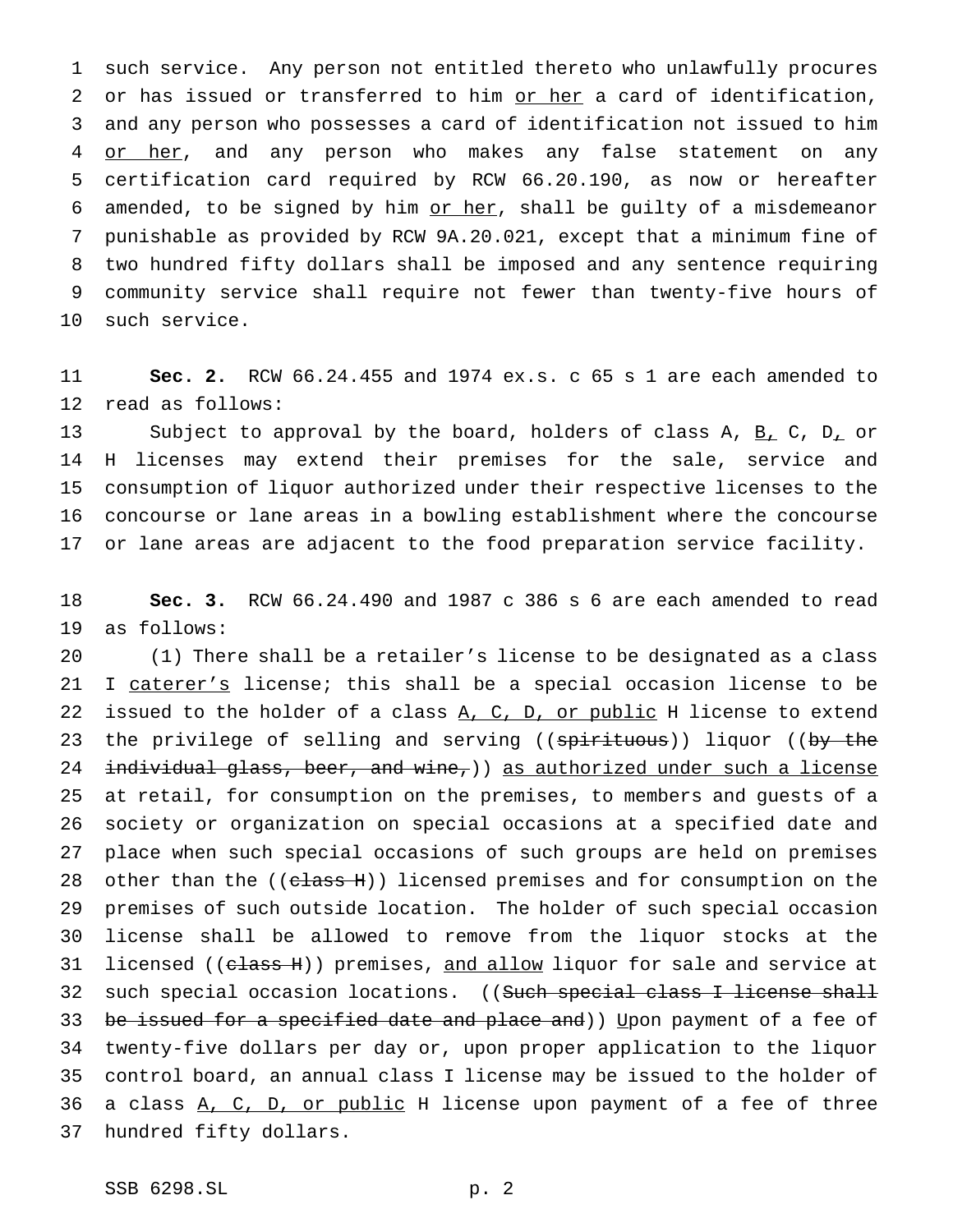1 (2) The holder of ((an annual)) a class I license shall ((obtain prior board approval for each event at which the class I license will 3 be utilized. When applying for such board approval)), if requested by 4 the board, notify the board or its designee of the date, time, place, and location of any catered event. Upon request the class I licensee shall provide to the board all necessary or requested information concerning the society or organization which will be holding the function at which the class I license will be utilized.

9 (3) ((Upon receipt of a request for utilization of a class I 10 license at a particular time and place, the board shall give 11 notification of the pending request to the chief executive officer of 12 the incorporated city or town, if the function is to be held within an 13 incorporated city or town, or to the county legislative authority if 14 the function is to be held outside the boundaries of incorporated 15 cities or towns.

16  $(4)$ )) If attendance at the function(( $\frac{1}{100}$  for which class I license 17 utilization approval is requested,)) will be open to the general 18 public, ((board approval may only be given where)) the society or 19 organization sponsoring the function ((is)) shall be within the 20 definition of "society or organization" in RCW 66.24.375. If 21 attendance at the function will be limited to members and invited 22 guests of the sponsoring society or organization, ((board approval may 23 be given even though the sponsoring society or organization is not 24 within the definition of "society or organization" in RCW 66.24.375. 25 (5) Where the applicant for either a daily or annual class I 26 license is a class H club licensee, the board shall not issue the class

27 <del>I license, or approve the use of a previously issued class I license,</del> 28 unless the following requirements are met:

29  $(a)$  The gross food sales of the class H club exceed its gross 30 <del>liquor sales; and</del>

 (b) The event for which the class I license will be used is hosted 32 by a member of the class H licensed club)) then the requirement that the society or organization be within the definition of RCW 66.24.375 is waived.

35 NEW SECTION. **Sec. 4.** A new section is added to chapter 66.24 RCW 36 to read as follows: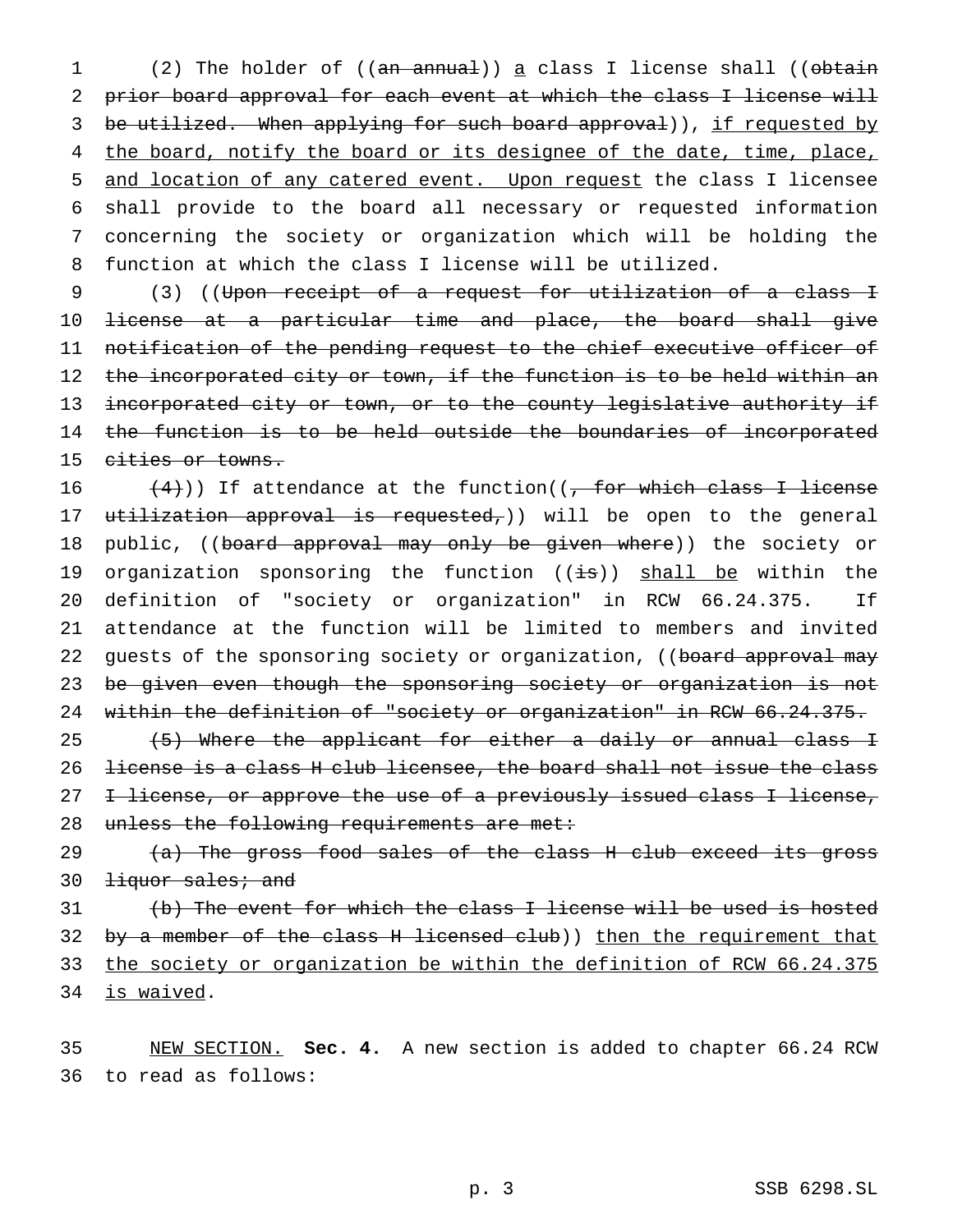There shall be an international export beer and wine license issued by the board to a retailer holding both a class E and class F retail license.

 (1) Any beer or wine sold by the holder of this license must have been purchased from a licensed beer or wine wholesaler licensed to do business within the state of Washington.

 (2) Any beer and wine sold under this license shall be intended for consumption outside the state of Washington and the United States and appropriate records shall be maintained by the licensee.

 (3) A holder of both a retail class E and F retail license and this international export beer and wine license shall be considered not in violation of RCW 66.28.010.

 (4) Any beer or wine sold under this license shall be sold at a price no less than the acquisition price paid by the holder of the license.

 (5) The annual cost of this license shall be five hundred dollars and shall be in addition to any other retail liquor license fees paid by the licensee.

 **Sec. 5.** RCW 66.28.070 and 1987 c 205 s 1 are each amended to read as follows:

 (1) Except as provided in subsection (2) of this section, it shall 22 be unlawful for any retail beer or wine licensee to purchase beer or 23 wine, except from a duly licensed ((beer)) wholesaler or the board, and 24 it shall be unlawful for any brewer, winery, or beer or wine wholesaler 25 to purchase beer or wine, except from a duly licensed beer or wine 26 wholesaler or ((beer)) importer.

27 (2) A beer <u>or wine</u> retailer licensee may purchase beer <u>or wine</u> from 28 a government agency which has lawfully seized beer <u>or wine</u> from a 29 licensed beer or wine retailer, or from a board-authorized retailer, or from a licensed retailer which has discontinued business if the 31 wholesaler has refused to accept beer or wine from that retailer for 32 return and refund. Beer and wine purchased under this subsection shall meet the quality standards set by its manufacturer.

 (3) Special occasion licensees holding either a class G or J 35 license may only purchase beer or wine from a beer or wine retailer duly licensed to sell beer or wine for off-premises consumption, the 37 board, or from a duly licensed beer or wine wholesaler.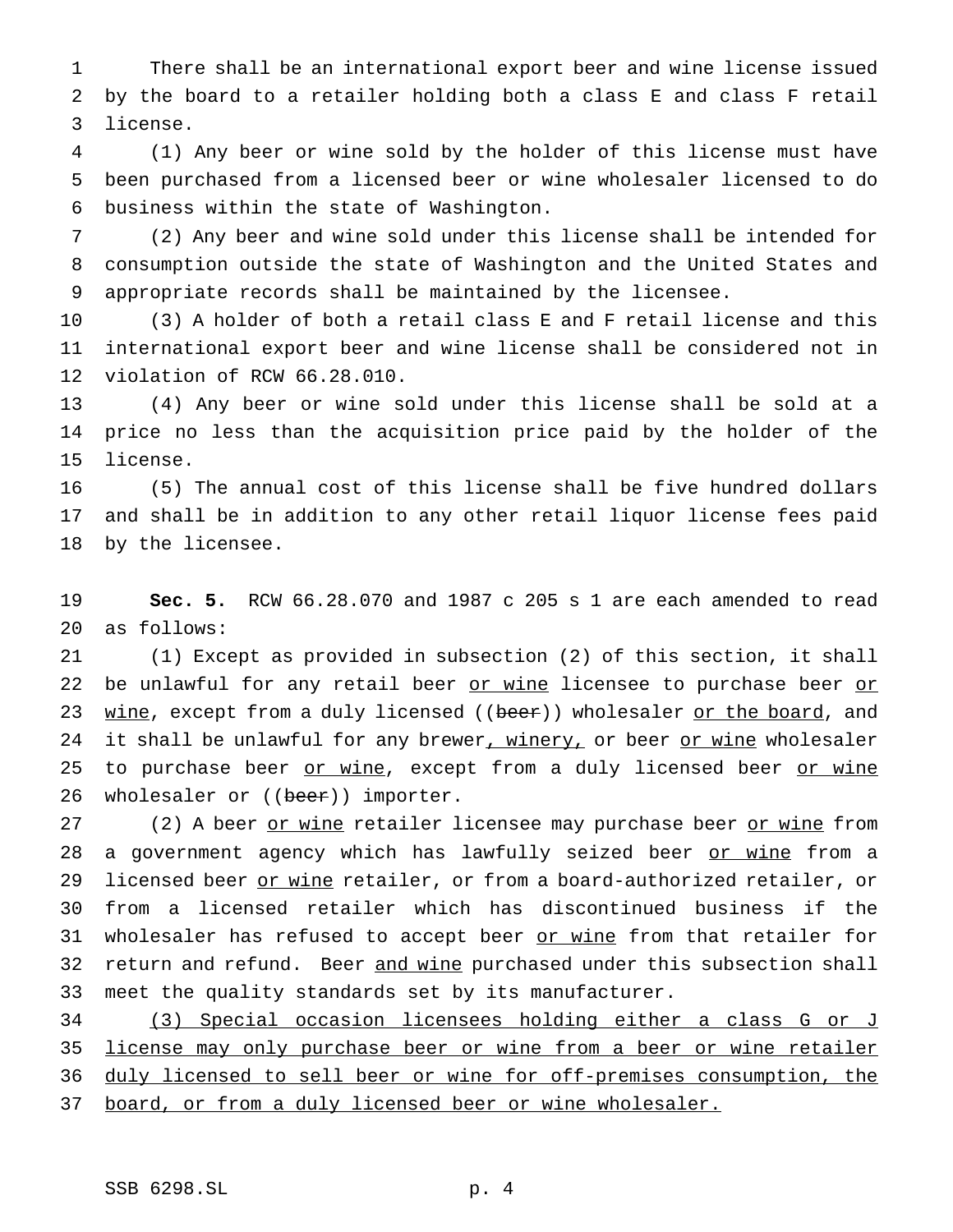1 **Sec. 6.** RCW 66.28.140 and 1981 c 255 s 2 are each amended to read 2 as follows:

3 (1) An adult member of a household may remove family beer or wine 4 from the home for exhibition or use at organized beer or wine tastings 5 or competitions, subject to the following conditions:

6 (a) The quantity removed by a producer for these purposes is 7 limited to a quantity not exceeding one gallon;

8 (b) Family beer or wine is not removed for sale or for the use of 9 any person other than the producer. This subparagraph does not 10 preclude any necessary tasting of the beer or wine when the exhibition 11 or beer or wine tasting includes judging the merits of the wine by 12 judges who have been selected by the organization sponsoring the 13 affair; and

14 (c) When the display contest or judging purpose has been served, 15 any remaining portion of the sample is returned to the family premises 16 from which removed.

17 (2) As used in this section, "family beer or wine" means beer or 18 wine manufactured in the home for consumption therein, and not for 19 sale.

20 **Sec. 7.** RCW 66.44.300 and 1941 c 78 s 1 are each amended to read 21 as follows:

22 Any person who invites a minor into a public place where liquor is 23 sold and treats, gives or purchases liquor for such minor, or permits 24 a minor to treat, give or purchase liquor for ((him)) the adult; or 25 holds out such minor to be ((over the age of)) twenty-one years of age 26 or older to the owner or employee of the liquor establishment, a law 27 enforcement officer, or a liquor enforcement officer shall be quilty of 28 a misdemeanor.

29 **Sec. 8.** RCW 66.44.310 and 1981 1st ex.s. c 5 s 24 are each amended 30 to read as follows:

31 (1) Except as otherwise provided by RCW 66.44.316 and 66.44.350, it 32 shall be a misdemeanor( $(\tau)$ ):

33 (a) To serve or allow to remain ((on the premises of any tavern, or 34 cocktail lounge portion of any class H licensed premises,)) in any area 35 classified by the board as off-limits to any person under the age of 36 twenty-one years;